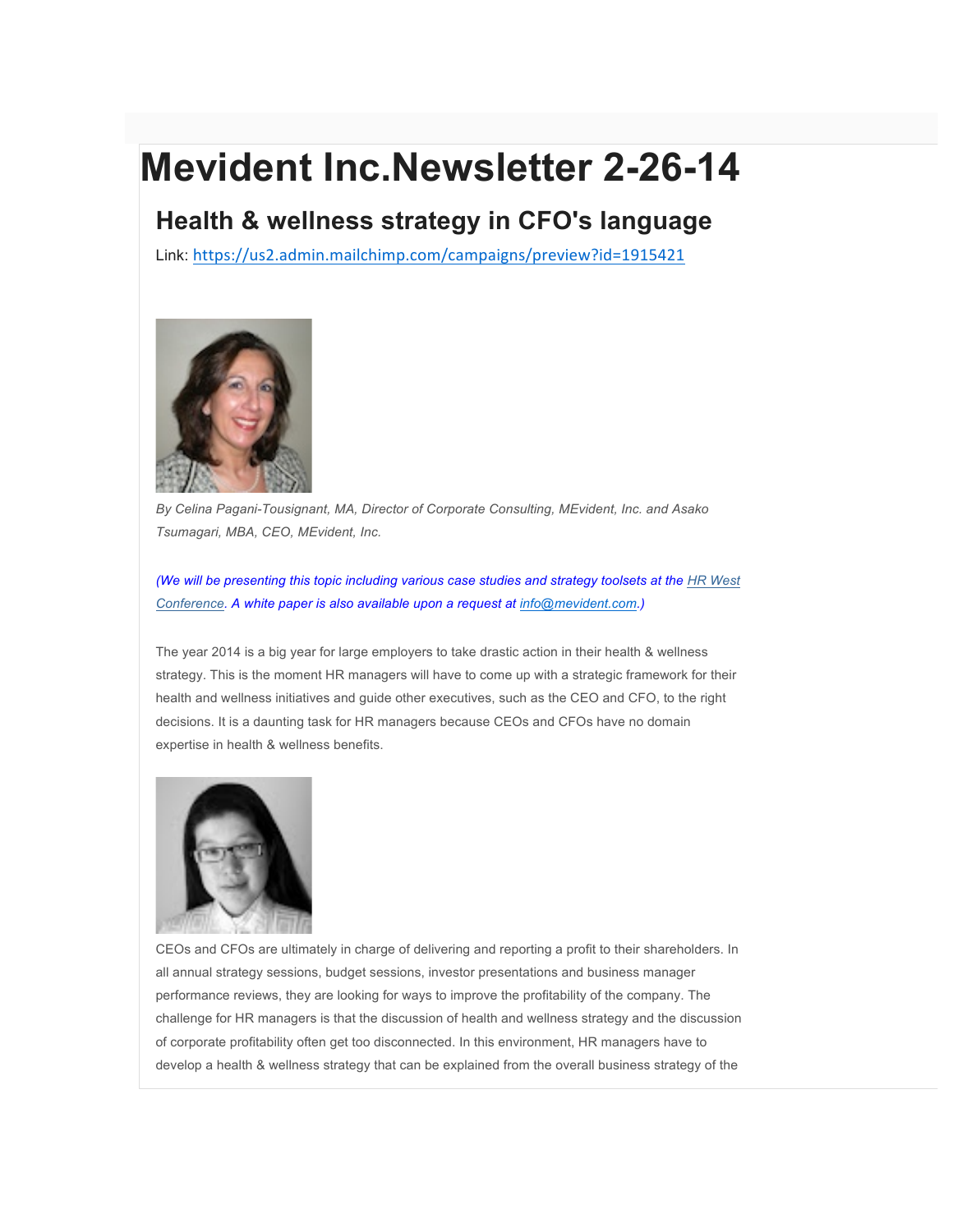company in the language of CEO and CFO.

The first step to make the connection is to understand the company's business focus that was put in place to achieve its profitability and improve the current profit margin. Are they focusing on innovation and growth? Are they focusing on operational efficiency?

Let's take a look at two contrasting companies, Safeway and Google. These two companies are often used as examples in corporate health & wellness case studies for their active investment on wellness programs. However, the nature of the business is very different between the two companies. Safeway is a low margin business, with low profitability and low revenue growth rate, while Google is a high margin business with high profitability and high growth rate. For Safeway, the cost of health benefits and workers compensation is more than 3% of revenue while operating profit is only 2.5% of revenue. For Google, the cost of health benefits and workers compensation is negligible in the total financial picture.

For a company like Safeway, it is critical to achieve operational efficiency to maintain its profitability, and hence, managing the healthcare cost is a critical issue. For Google, the focus is on innovation and talent acquisition in order to support the high revenue growth. Consequently, what these two companies do in the health and wellness area is driven by completely different motivations.

But if Safeway is a low margin business where efficiency in operations is critical, how could Safeway invest so much in health & wellness programs? In reviewing Safeway's recent annual reports it was highlighted that the health & wellness programs were all geared towards healthcare and workers compensation cost reductions. The first step Safeway took in 2008 was launching a self-insured health plan that rewarded healthy behaviors, a plan design that itself already reduced significant costs of the operating health benefits. With this move, Safeway successfully created additional budget to invest in their wellness strategy. Then, the company focused on three areas: 1) managing highly costly chronic illnesses such as heart disease and cancer, 2) launching an online tool that makes healthcare costs transparent, and 3) addressing obesity that was prevalent among their employee population and was causing costly diseases and many work-related injuries.

There is a framework developed by McKinsey & Company and the Boston College Center for Corporate Citizenship, that explains how corporate social responsibility or sustainability strategies contribute to a company's business focus. This framework can be also leveraged to explain the contribution of a health and wellness strategy to the business.

The framework explains a company's business focus in four dimensions. "Market Creation" characterizes a company like Google, "Efficiency in Operations", characterizes a company like Safeway, "Leadership Quality" characterizes a company like Cisco and lastly, "Risk Management", characterizes a company like PG&E and public transportation companies that emphasizes safety